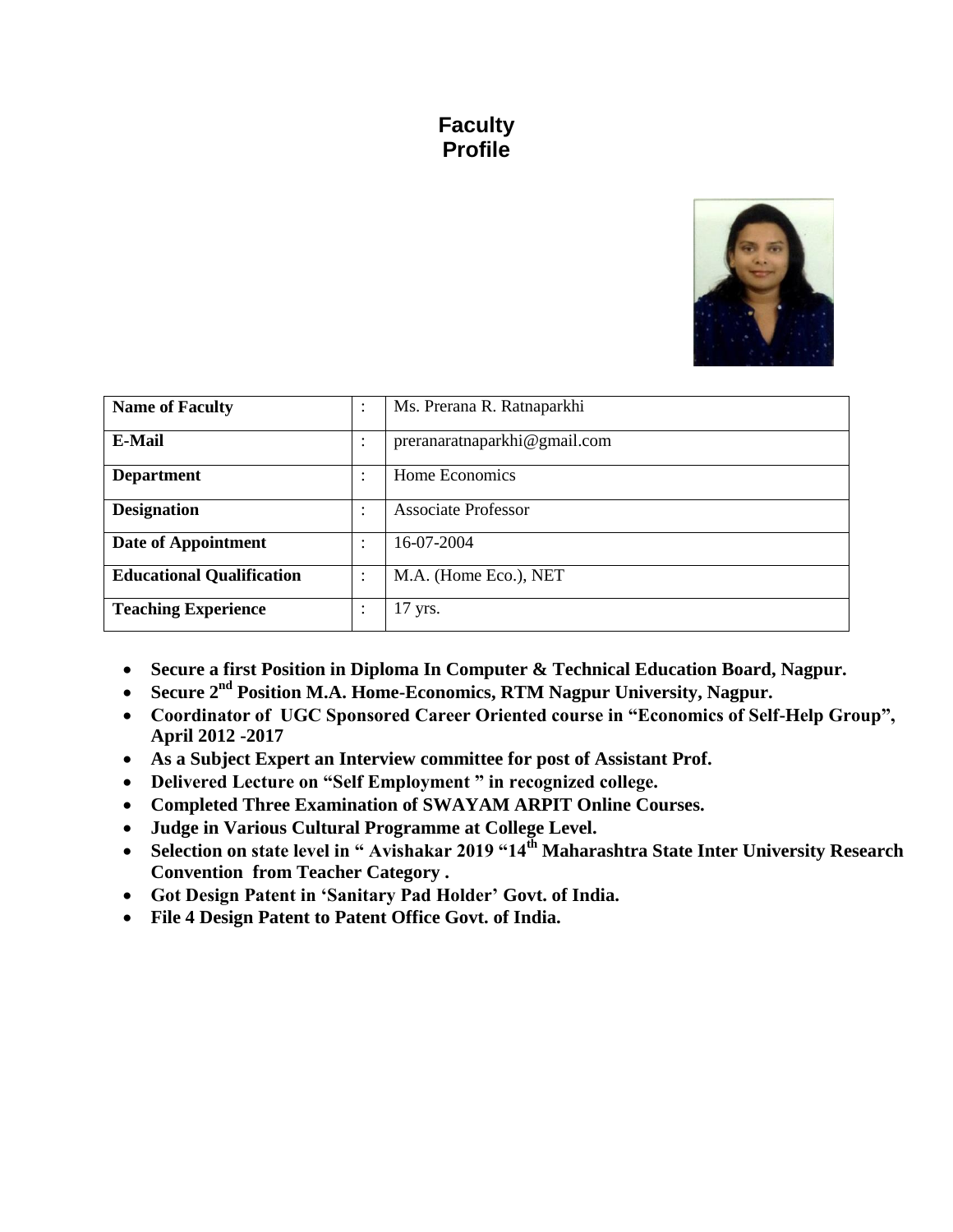# **Research Contribution**

### **Paper presented in conference, Seminar and workshops:**

| Sr.<br>No.       | Title of the<br>Paper/Poster<br>$\bold{presented}$                    | <b>Title of Conference/</b><br><b>Seminar</b>                                                                            | Organized by                                                                                                                                  | Whether international/<br>national/state /<br>regional/college/or<br>university level |
|------------------|-----------------------------------------------------------------------|--------------------------------------------------------------------------------------------------------------------------|-----------------------------------------------------------------------------------------------------------------------------------------------|---------------------------------------------------------------------------------------|
| 1.               | Poster on<br>Women<br>Empowerment                                     | Recession, Gender Equality, and<br>Peace keeping Dt. – 11 <sup>th</sup> and 12 <sup>th</sup> Jan.<br>2010                | Deptt. Of H.Eco VNGIASS,<br>Ngp., Collaboration with WILPS, Mah.<br>Branch, Nagpur.                                                           | International<br>Workshop                                                             |
| 2.               | दैनंदिन जीवनातील<br>'फास्ट फूड' चे<br>पो ।णात्मक महत्व                | Increasing Fad of Fast Food Among<br>Youngsters & Its Adverse Effects on<br>Human Body, Aug. 2009                        | F.E.S. Girls College Chandrapur.<br>Department of Home Economics                                                                              | <b>UGC Sponsored State Level</b><br>Seminar                                           |
| 3.               | विकासाला लागलेली<br>किड<br>म्हणजे कुपो ाण                             | Malnutrition: A Curse to<br>Development, Jan 2010                                                                        | Yeshwant Mahavidyalay Seloo,<br>Wardha                                                                                                        | <b>UGC</b> Sponsored<br><b>State Level</b><br>Conference                              |
| $\overline{4}$ . | किशोरावस्थेतील ताण<br>आणि त्यांची<br>व्यवस्थापन प्रक्रिया             | Adolescent Issues and<br>challenges                                                                                      | Mahila Mahavidyalaya,<br>Nagpur.Coordinarion with Indian<br>Association of Pediatrics, Nagpur.                                                | State Level Workshop<br>Dt. 27 <sup>th</sup> April 2011                               |
| $\sqrt{5}$       | Participation of<br>Women in<br>Panchayat Raj                         | Awareness Programme for<br>young women about their<br>Right                                                              | Deptt. Of H.Eco VNGIASS,<br>Ngp., Collaboration with<br>WILPS, Mah. Branch, Nagpur.                                                           | <b>International Workshop</b><br>Dt. $22nd$ to $28th$<br>August2012                   |
| 6.               | Postpartum and<br>Postnatal<br>Depression during<br>& after pregnancy | <b>Women Issue</b>                                                                                                       | Deptt. Of H.Eco VNGIASS,<br>Ngp., Collaboration with<br>WILPS, Mah. Branch, Nagpur.<br>Dt. $16^{\text{th}}$ -23 <sup>rd</sup> September 2014  | International<br>Workshop                                                             |
| 7.               | Women Policy on<br>Empowerment                                        | Inequality, Vulnerability and<br>Violence                                                                                | Association of Interdisciplinary<br>policy Research and Action in<br>Collaboration with VNGIASS,<br>Nagpur. Dt. 1 <sup>st</sup> February 2015 | 2 <sup>nd</sup> International<br>Interdisciplinary<br>Conference                      |
| 8.               | Women in<br>Panchayat Raj                                             | Recent Trend in<br>Administrative Theory and<br>Governance                                                               | Department of Public<br>Administration & Local Govt.<br>RTM Nagpur University,<br>Nagpur.21 <sup>st</sup> & 22 <sup>nd</sup> March 2016       | <b>ICSSR</b> Sponsored<br><b>Interdisplinery National</b><br>Seminar                  |
| 9.               | Domestic Violence In<br><b>Indian Society</b>                         | Intervention of Science and<br>Technology, social Problems and<br>Sustainable Development                                | Department of Humanities and<br>Social Sciences VNIT, Nagpur<br>Dt. $17^{\text{th}}$ June 2018.                                               | <b>Interdisciplinary National</b><br>conference<br>ISBN -97881-937717-2-3             |
| 10.              | Buddhism and Non-<br>Violence                                         | Buddhism in Contemporary Times:<br>Relevance for peace, Non-Violence Studies RTM Nagpur University<br>and Social Harmony | International Center for Buddhist<br>Nagpur. Dt. $21^{\text{st}}$ & $22^{\text{nd}}$ June 2018                                                | International conference                                                              |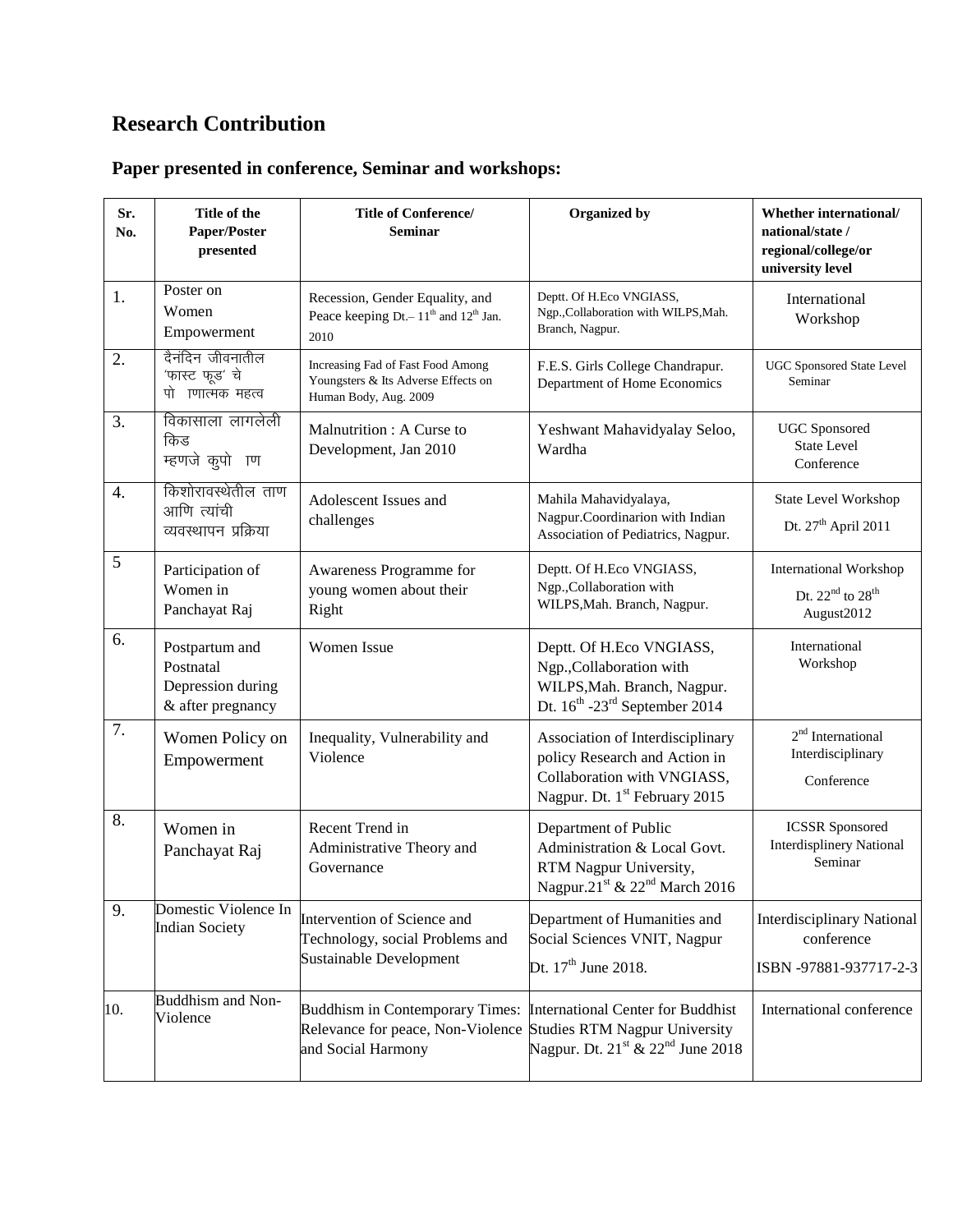|  |  | Paper publish in peer reviewed Journal: |
|--|--|-----------------------------------------|
|  |  |                                         |

| Sr.<br>No.       | <b>Title with Page Nos.</b>                                                                              | <b>Journal</b>                                                                                                                                                   | <b>ISSN/ISBN</b><br>No.                                 |
|------------------|----------------------------------------------------------------------------------------------------------|------------------------------------------------------------------------------------------------------------------------------------------------------------------|---------------------------------------------------------|
| 1.               | <b>United Nations Security</b><br>council Resolution 1325<br>Pg. No. 32-34                               | Adarsh Journal of Research and<br>Evaluation                                                                                                                     | ISSN 2277-3983                                          |
| 2.               | संयुक्त राजट्रसंघाच्या ग्राहक संरक्षणासाठी<br>मार्गदर्शक सूचना<br>पान क्र. ९१                            | SwayamSiddha UGC approved Journal (A<br>peer-reviewed Annual Research Journal an<br>Home-Economics)                                                              | <b>ISSN 2278-7992</b>                                   |
| 3.               | Microfinance and Rural Development<br>- an Important Paradigm of Women<br>empowerment<br>Pg. No .101-104 | Sustainable Village Development emerging<br>Ideas Gurukul International Multidisciplinary<br>Journal (UGC Approved)                                              | <b>ISSN No. 2394-8426</b><br><b>Impact Factor 3.325</b> |
| $\overline{4}$ . | Changes in Dietary Pattern of<br>Indian Food Culture in Post<br>Indepedence                              | Studies in Indian Place Names, Peer-<br>reviewed UGC Care Listed Eduindex<br>Journal, Vol. 40 Issue 37, March 2020                                               | ISSN NO. -2394-3114<br>Impact Factor 6.3                |
| 5.               | डॉ. बाबासाहेब आंबेडकरांचे राजट्रवाद<br>वि ।यक विचारांचे महत्व व प्रासंगिकता                              | <b>B.</b> Aadhar Peer-Reviwed Indexed<br>Multidisplinary nternational Research<br>Journal April 2020                                                             | ISSN-2278-9308<br>Impact Factor $-7.675$                |
| 6.               | Problem of Migrant Labour in<br>India                                                                    | <b>EPRA</b> International Journal Climate and<br>Resource Economic Review peer-reviewed<br>refereed International Journal, November 2020,<br>Vol. No. 8, Issue-2 | ISSN -2347-7431<br><b>Impact Factor 7.043</b>           |
| 7.               | Bamboo Shoots: A Food<br>Resources                                                                       | Kalon Maple Publication, International Publisher International Publisher<br>Book Chapter for Edited Book, January 2022                                           |                                                         |

#### **PAPERS PUBLISHED IN CONFERENCES, WORKSHOPS, SEMINARS, SYMPOSIA JOURNALS AND PROCEEDINGS:**

| Sr.<br>No.                  | Title with Page Nos.                                                                                     | Journal                                                                                                                                                                                                                                                                 | ISSN/<br><b>ISBN No.</b>       |
|-----------------------------|----------------------------------------------------------------------------------------------------------|-------------------------------------------------------------------------------------------------------------------------------------------------------------------------------------------------------------------------------------------------------------------------|--------------------------------|
|                             | डॉ. बाबासाहेब आंबेडकरांचे जातीयतेविरोधी<br>राष्ट्रीय एकात्मतेचे राजकारणः एक अध्ययन<br>पान क्र. 1172<br>π | Vision 2056 Dr. Babasaheb Ambedkar<br>Gondwana University Teachers<br>Association, handrapur.                                                                                                                                                                           | $ISBN - 978-93-$<br>84198-56-5 |
| $\mathcal{D}_{\mathcal{A}}$ | <b>ICT</b> as a Tool for Empowering<br>Rural Women of India<br>Pg. no. 262-275                           | 2 Days National Conference on "Socioeconomics"<br>Change through Innovations: Impact on Environment<br>& Wellness of Community" Organised By Department<br>of Home Science PGTD RTMNU, Collabroration with<br><b>IJRBAT AND IJRSSIS</b> on $11th$ & $12th$ January 2018 | <b>ISSN 2347-8268</b>          |